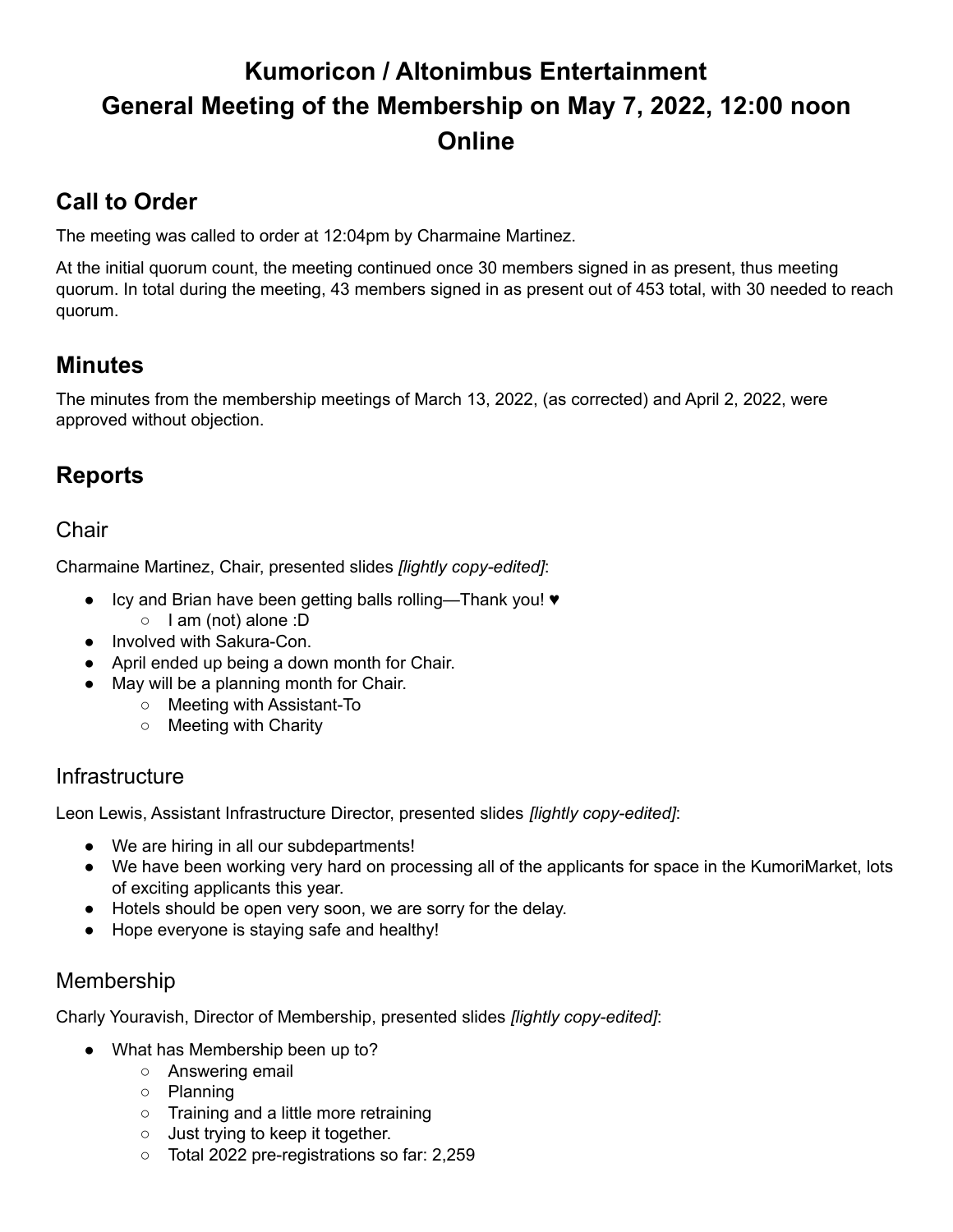- Kumoricon has hired 151 staff.
- We need staff!
	- Kumori Staff Station (Con Suite)
	- Cosplay Repair
	- Registration Hall
	- Reg Software Development
	- Accessibility

### **Operations**

Nolan Dedrickson, Assistant Operations Director, presented slides *[lightly copy-edited]*:

- Teamwork makes the dream work on the Operations team!
	- We work behind the scenes, helping everything go smoothly.
	- We always need more feet on the ground.
	- Our main divisions in Ops are Yojimbo (general), Hitsujikai (line management), Peace-Bonding, Dispatch, and Office.
	- For those interested in a remote option, Dispatch may be a good fit.
	- $\circ$  To get in touch with questions or to sign up, email us at [operations@kumoricon.org](mailto:operations@kumoricon.org).

Nolan also reported:

- We work behind the scenes, helping everything go smoothly
	- Pre-con, this means planning, planning, and more planning our way ahead to run things well.
	- If you've attended a con before, you've probably passed someone from Operations on the con floor. From at-con messengers to keeping lines in order, we're doing our job well if we're hard to notice.
	- $\circ$  Last year we had many new challenges to tackle. We've taken notes and we're working hard to make sure everyone attending can have a safe and healthy con again this year.
	- Like many of our departments, Operations is always looking for more staff. We work best with many hands to make light work, and floor staff can be a great entry point for getting more involved!
	- If you're interested in helping out with the convention but aren't sure you'd know where to start or what to do, Operations can be a great place to start out. Many of our Yojimbo positions rely on clear "go here, do this" instructions.
- You can see our main divisions listed on this slide—the largest are our floor staff, Yojimbo and HItsujikai.
	- Many of our division names come from Japanese words and cultural touchpoints.
		- Hitsujikai translates as "shepherd", representing our staff responsible for guiding folks throughout the con.
		- Yojimbo would most literally be read as "bodyguard"—but this word has a few more layers of meaning, and within our department refers to the staff who work to keep the con floor as a whole safe and healthy.
		- One of our newest positions, Shinobi, takes responsibility for training and mentoring new and existing staff in the details of the Operations department.
	- $\circ$  Once you've learned the ropes, we're happy to help you branch out from there!
	- One of our goals for 2022 is to provide more opportunities for staff training early in the year. Questions are always welcome!
	- If you're interested in getting involved, but aren't sure about attending in person, Dispatch may be an option for remote volunteering.
	- If you'd like to reach us, email [operations@kumoricon.org.](mailto:operations@kumoricon.org)
	- We try to get back to everyone quickly—if you've sent us a message and haven't heard back within a day or two, feel free to send a reminder just in case we missed it.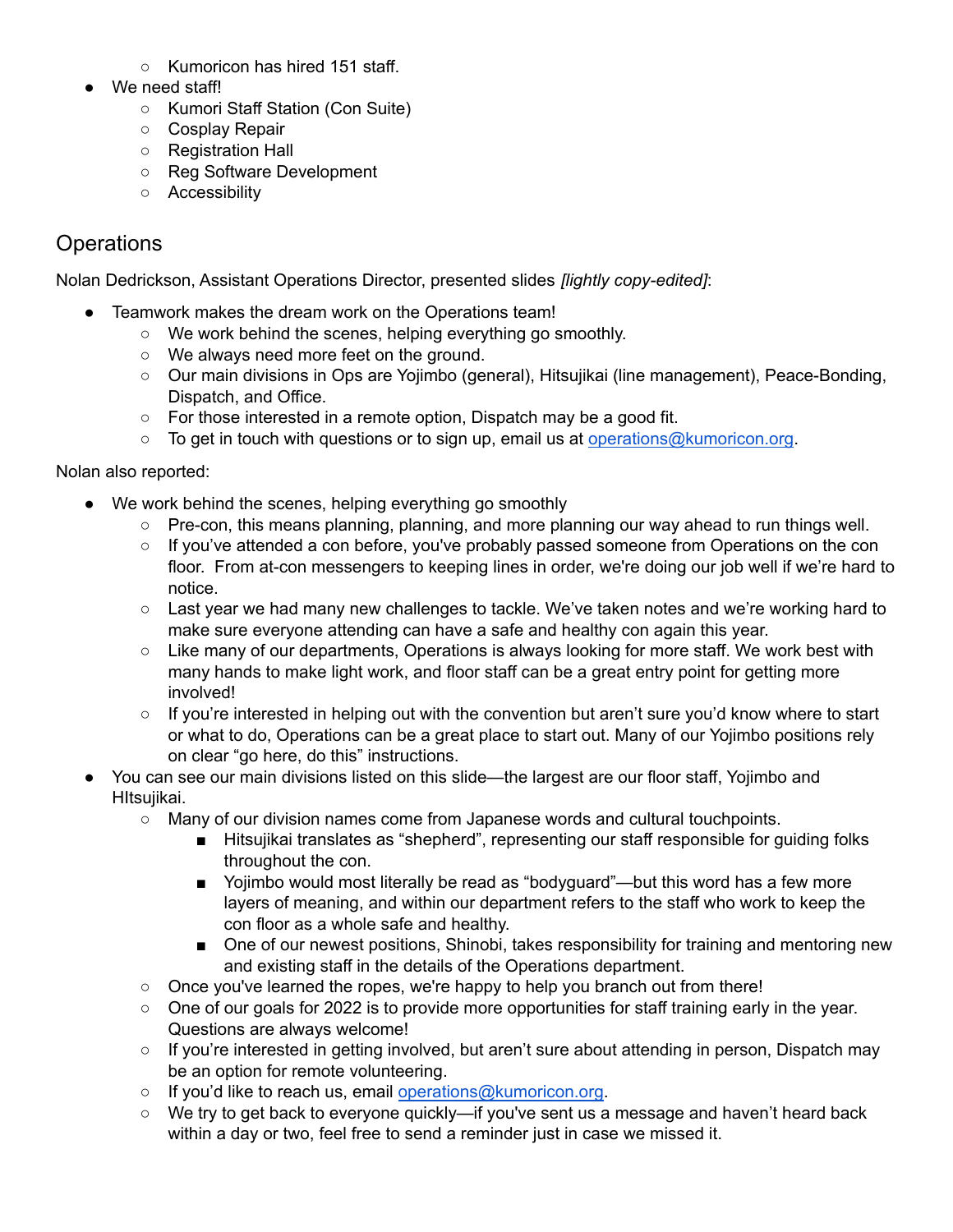### Programming

Steven Garcia, Director of Programming, presented slides *[lightly copy-edited]*:

- What we've been up to
	- Panel applications are now open.
	- Hiring staff… like a lot of staff and we are still looking for more!
	- If you're interested in staffing you can meet us on the official Kumoricon Discord server in the #Programming voice channel after the stream.
	- Preparing old and new events for this year.

### **Publicity**

Charmaine presented slides on behalf of Panda, Director of Publicity *[lightly copy-edited]*:

• See you next time!

### Relations

Amber Feldman, Director of Relations, presented slides *[lightly copy-edited]*:

- Guests updates:
	- 8 more guests announced!
	- Cherami Leigh, Bryce Papenbrook, Ray Chase, Max Mittelman, Robbie Daymond, Caleb Hyles, Kaiji Tang, Anne Yatco
	- $\circ$  There's a handful more, including cosplay guests, musical guests, DJs, and even a few more voice actors.
	- As always, we want to hear from you; guest requests, feedback, etc.
- Other Relations updates: What've we been up to?
	- Hiring; still hiring for many positions, including Guest Liaisons, Drivers, Industry Staff, Autograph Staff, etc. Come join us!
	- Developing some trainings for our staff.
	- Expanding industry goals; we have some exciting goals and hope to bring you some awesome industry offerings.
	- $\circ$  Partner Table applications will be released soon, so if you want to apply, keep an eye out.

### **Secretary**

Tracy Creel, Secretary, presented slides *[lightly copy-edited]*:

- Training our second Assistant Secretary.
- Working on motion templates for exec meetings.

#### **Treasurer**

Charmaine presented slides on behalf of Matt Rushford, Treasurer *[lightly copy-edited]*:

- Money in, money out!
- (Come be staff!)

### **Outreach**

Brian Mathews, Outreach Committee Chair, presented slides *[lightly copy-edited]*: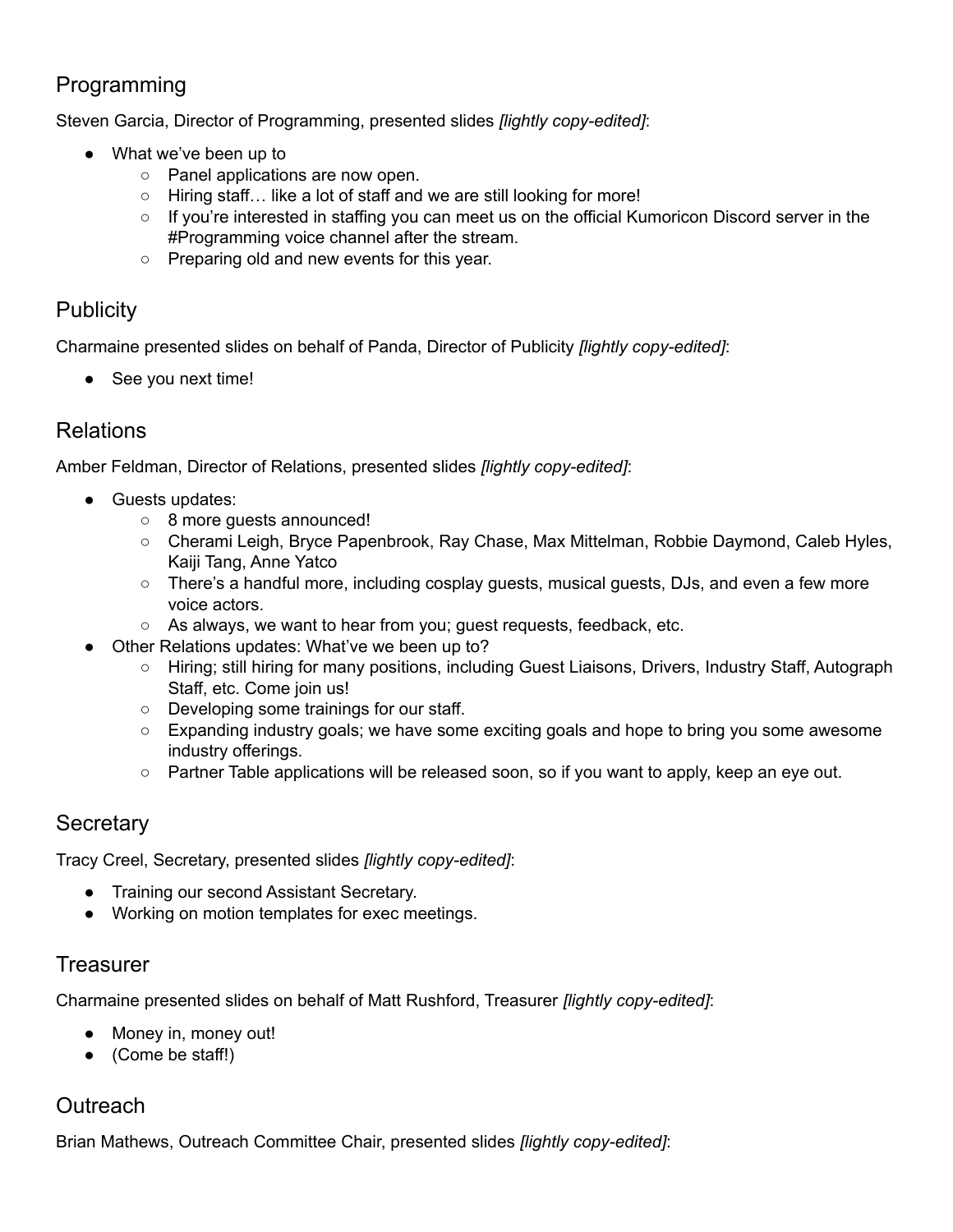- Sakura-Con happened!
	- Over the weekend, we talked to 323 people! About 24% hadn't heard of us.
	- We sold 69 pre-registrations!
	- We made nearly triple the amount of non-registration merch income compared to 2019!
	- We experienced a *lot* of goodwill for Kumo at the booth! Thank you!
- Next up:
	- Chibi Chibi Con—May 21 at Evergreen College, WA.
	- Portland Pride Waterfront Festival—June 18 *[as corrected]* June 19 at Waterfront Park.
- Keep your eyes on your email and Discord for booth opportunities!

Brian also reported:

● What sound does an anime ambulance make? Wee-boo-wee-boo-wee-boo.

### **Unfinished Business**

There was no unfinished business.

### **New Business**

There was no new business.

## **Good of the Order**

#### Joining staff

- Want to join staff but not sure what you want to do?
	- Visit <https://www.kumoricon.org/open-positions> to read about all the positions we have available
- Know what you want to do or need some help making a decision?
	- Visit <https://www.kumoricon.org/staff-application> to apply or take a small survey so we can help you figure out what to go.

### Did you know—Excerpts from the staff manual

- How to get help:
	- If you're in a difficult situation at the convention and need assistance, please request help to assist you. If you have a radio, please call for help on the dispatch channel. You can call or text your supervisor or a fellow staff on your team. If this is not an option, you can even see if a nearby staff member is available who can make contact for you, or send a message to the Operations Office.
	- Kumoricon uses the Code Adam missing-child program that is used in many retail stores. In case of a missing child at the convention, Yojimbo and other select, trained staff will carry out this procedure. Designated on-duty staff will systematically search the convention area by area and keep track of the progress of the search, including involving police if necessary. In the overwhelming majority of cases, this quickly locates the missing child. If a Yojimbo who is carrying out Code Adam requests your assistance, please follow their instructions if your staff duties allow for it.
	- Before the convention, if you need help, you can email or call your supervisor or director. If you're having an issue and need somebody else to talk to, you can also contact another board member, the Chair, or Vice Chair.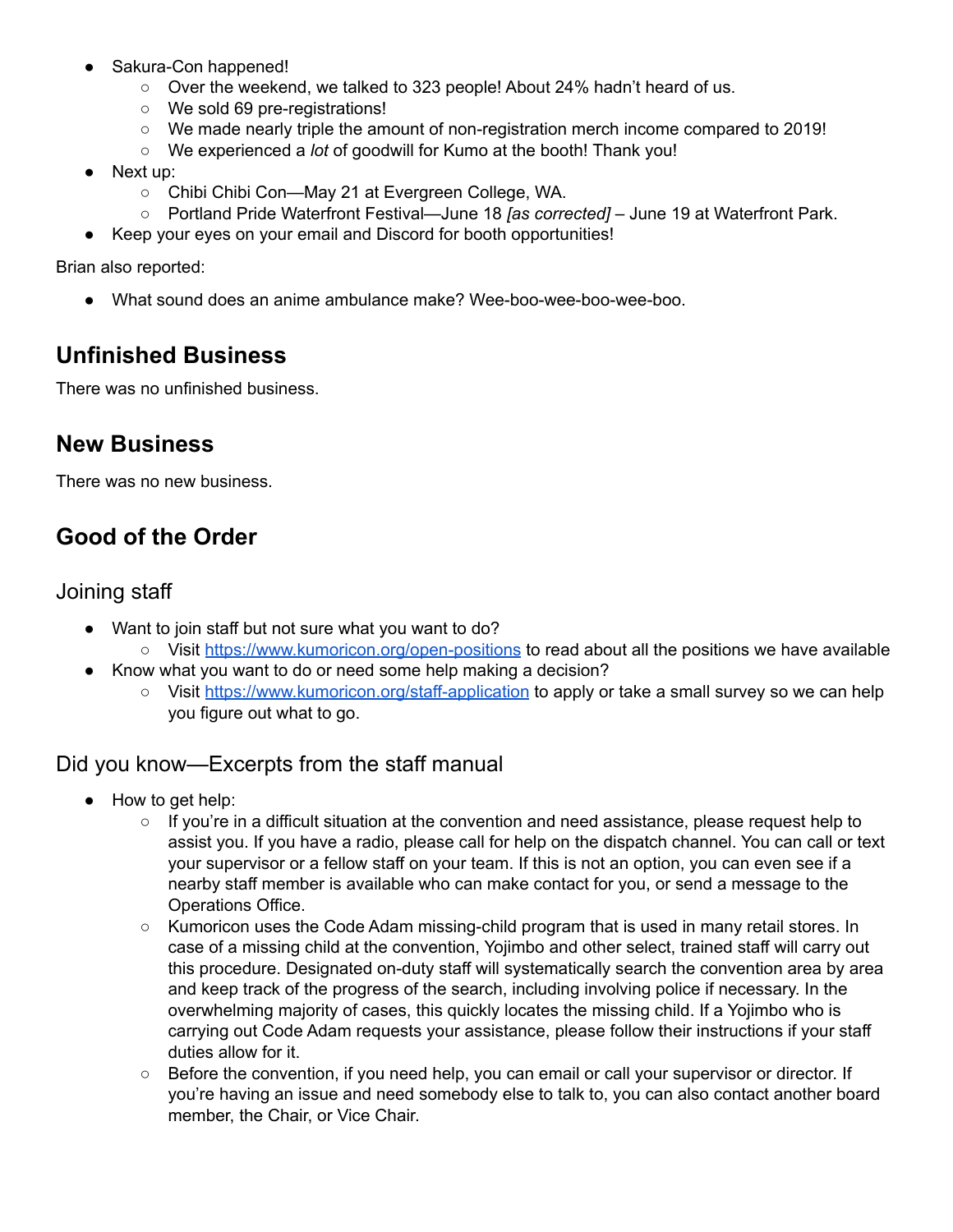- Many basic pieces of information can be found at the public website, including the convention code of conduct, the staff policies, registration prices, the full convention schedule, a list of guests of honor, and archived copies of previous years' websites.
- <https://www.kumoricon.org/staff-manual>

#### Recruiting staff workgroup

- Workgroup for recruiting staff for Kumoricon!
	- Have to be current Kumoricon staff.
	- Best if you have Discord.
	- Focusing on schools:
		- High schools, colleges, universities
	- Best to network with clubs, groups, and school staff if you already have those connections!
	- <https://www.kumoricon.org/school-recruiting-workgroup-interest>

#### Good of the Order is accepting submissions!

● You can email [good.of.the.order@kumoricon.org](mailto:good.of.the.order@kumoricon.org)!

#### Anime and media

- Ponyo
- Akira
- Fortune Favors Lady Nikuko
- Netflix:
	- Ghost in the Shell: SAC\_2045
	- Vampire in the Garden
	- Quintessential Quintuplets
- Shows this season:
	- Ya Boy Kongming! (HIDIVE)
	- The Executioner and Her Way of Life (HIDIVE)

#### Mental Health Awareness Month

Please be aware of your mental health and the mental health of your friends. Try to find resources online to help encourage proper mental health.

### Open Time!

- If you have questions/comments/anything to bring up:
	- Be in the public Discord, and use the "raise hand" icon.
	- A moderator will invite you to the stage, and you have to accept.
	- You're live!

Heather might start talking about having a Manga Minute. She mentioned Manga Plus, to read manga legally by a subscription service.

A breakdown of the VIP packages was presented, detailing the differences between each of the VIP tiers. The current VIP pre-registrations are 34 Cumulus, 7 Altocumulus, 6 Cumulonimbus.